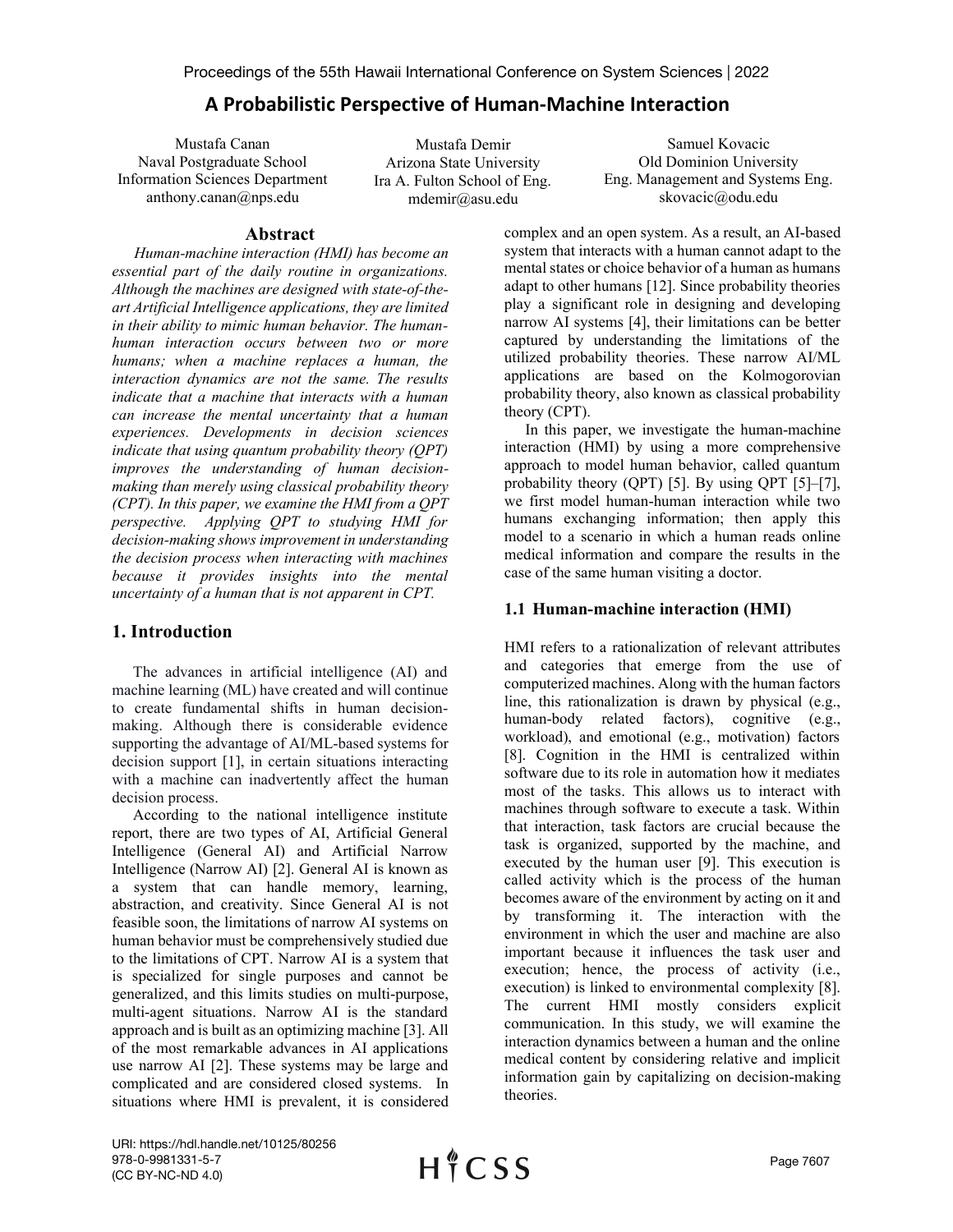#### **1.2 Decision-making**

Decision-making refers to identifying and choosing options by comparing with alternatives based on the values and preferences of the decisionmaker in an interactive task environment [10]. According to Baker et al. (2001), decision-making should start with the identification of the decisionmaker(s) in the situation, reducing the possible disagreement and uncertainty about problem definition, requirements, and goals [11]. For instance, a human with medical complaints can visit a doctor and have the doctor diagnose the problem. By interacting with a doctor, the patient communicates explicitly with the doctor; therefore, all symptoms will be discussed and categorized. This interaction allows the human to develop coherent rationales and opinions by directly communicating with the doctor; hence, this decision process involving agent interdependency.

On the other hand, reading online medical information and learning more about the symptoms involves more implicit communication because in this situation, neither the patient nor the webpage can make any explicit categorization of the symptoms (i.e., no explicit communication, no test results) and each missing categorization of the symptoms continue to influence the final decision. Although a more sophisticated AI-based machine could better assist a human and adapt to the questions that are asked by the human and since this can only be a narrow AI, an interdependent decision is not plausible for a machine; therefore, the interdependency that is observed in human-human interaction cannot emerge in HMI, and the ensuing decisions become individual. Traditionally, HMIs are typically modeled with the rules of CPT, involving two utility-maximizing agents [12]. However, in the case of having heterogonous agents, the differences that stem from relative information gain can complicate decision outcomes because, for a machine, the utility for two is not attainable [3]. In this paper, we use quantum decision theory [6], [13], [14] to understand the implications of HMI in the decision-making process. The findings of this paper are based on an interaction that occurs between a human and computer software, which represents the machine.

We address the following two research questions: (1) What is the interdependency relation between information exchanging agents due to the relative information gain? (2) How can the human decision process be expressed probabilistically by using QPT when there is at least one non-human information source?

We hypothesize that due to the situational relations between information exchanging human agents if a machine/computer replaces one of the humans, the uncertainty during the decision process that humans experience (because of the mental indecisiveness) increases.

The structure of the paper is as follows. First, we discuss the two types of probability theories, i.e., CPT and QPT. Then we elaborate on the double-slit experiment in physics and how it can be used to model human decision-making. Next, we explain quantum decision theory and interdependency in decisionmaking between agents that exchange information. Finally, we discuss the application of the quantum decision theory and how that can elucidate arising anxiety while searching online information by using a case discussed in the book, The Cyber Effect [15].

## **2. Probability theories**

#### **2.1. Classical probability theory**

If P and N are two independent events, the probability they both occur is the product of their single-event probabilities,  $p(P \text{ and } N) = p(P)$ . p(N). When events become dependent events, the probability of event P happening affects the probability of event N. The "and" rule for dependent events is expressed as:

$$
p(P \text{ and } N) = p(P \cap N) = p(P) \cdot p(N|P). \tag{1}
$$

The standard logic [4] with set theory principles indicates that  $p(P \text{ and } N) = p(N \text{ and } P)$ . The set theory principles also require that the probability of the conjunction (intersection) of two events,  $p(P \cap N)$ , must be less than or equal to the probability of single events:  $p(P \cap N) \leq p(P)$ ,  $p(N)$ . Also, the set theory principles require that the probability of the union of two events must be greater than or equal to the probability of single events:  $p(P \cup N) \geq p(P), p(N)$ . The decision models that capitalize on CPT rules suppose that there is always a definite mind state for decision-makers; the evolution of system state is assumed to be happening from one state to another [\(Figure 1\)](#page-1-0).



<span id="page-1-0"></span>**Figure 1.** Mental system representation with CPT modeling. The primary assumption is that the system is in a definite state, and it jumps from one state to another.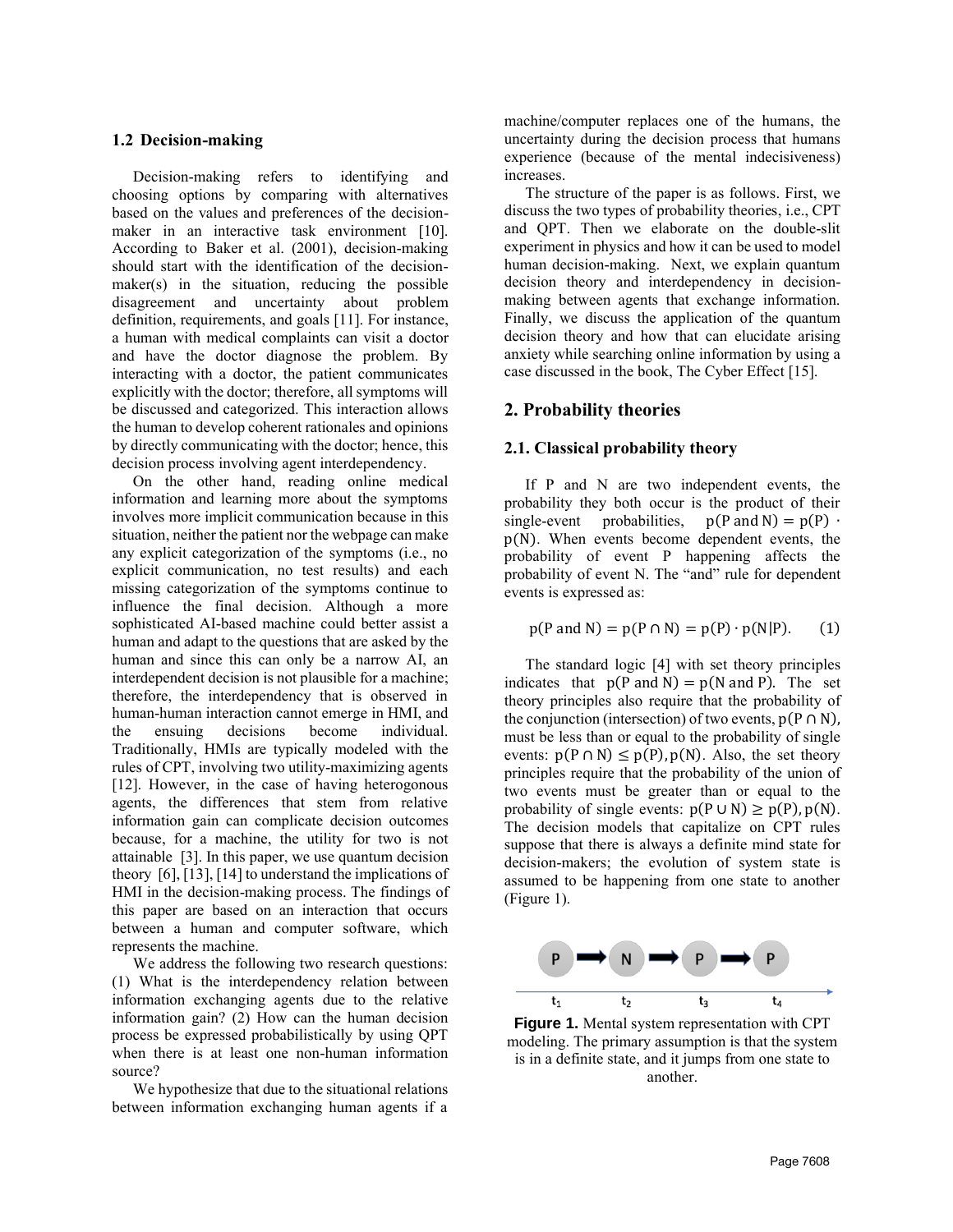### **2.2 A CPT violation example: The sure-thing principle**

The sure-thing principle is one of the principles of rational decision-making [16], and it states that "if the alternative A is preferred to the alternative B, when an event  $E_1$  occurs, and it is also preferred to B, when an event  $E_2$  occurs; then A should be preferred to B, when it is not known which of the events, either  $E_1$  or  $E_2$  has occurred. This premise is derived from the rules of CPT, and violation of the sure-thing principle is known as the disjunction effect that violates the union probability  $p(A \cup B) \geq p(A), p(B)$  rule of CPT. According to rational decision-making principles, the sure-thing principle must always be satisfied in empirical tests. However, systemic violations of this principle have been observed in experiments [5]–[7]; CPT rules fail to explain these systemic violations, whereas QPT coherently explains the sure-thing principle violations [5]–[7].

#### **2.3 Quantum probability theory**

The paradoxes similar to the sure-things principle are observed when a joint mental representation of events may not be formed [5]–[7], [17]. In this type of situation, the axioms of CPT, (e.g., commutativity transitivity axioms), limit the cognitive models. QPT has been introduced to decision sciences and successfully explained the majority of the paradoxical findings that CPT fails to explain [5]–[7], [17]. QPT removes some strict axioms of the Boolean logic that form the foundations of CPT. It replaces the set logic with the logic of the subspace. In QPT, events are not always commutative, which means  $p(B \cap A) \neq p(A \cap B)$ is supported [5].

When events are incompatible, a joint mental representation of the events may not be formed. Events can become incompatible when 1) information sources have different views; 2) the perceiver lacks the knowledge or experience to evaluate an event. Under these conditions, the event is evaluated by evoking an incongruent perspective [5]. Since QPT uses a projective probability; hence, incompatible events can be studied in a probabilistic framework.

In QPT, events are represented as subspaces in Hilbert space [\(Figure 2\)](#page-2-0). For example, a system, S, can be represented by two bases, P and N, which are the subspaces of a two-dimensional Hilbert space. The cognitive system S is represented as the superposition of the subspaces P and N,  $|S\rangle = a|P\rangle + b|N\rangle$ ; in this equation are complex numbers; they form the foundation of the probability calculation in QPT. The probability of a decision, P, is calculated by projecting the cognitive state vector  $|S\rangle$  on the subspace  $|P\rangle$ . A projection operator can be written as  $P_P = |P\rangle\langle P|$ . If  $P_A$ operates on a superposition vector  $P_P |S\rangle =$  $|P\rangle\langle P|(a|P\rangle + b|N\rangle) = \langle P|a|P\rangle|P\rangle$ , the inner product is  $\langle P|N\rangle = 0$  because of the orthogonality; the probability of event P is calculated as  $p(P) =$  $|\langle P|a|P\rangle|^2 = a^2$ .



<span id="page-2-0"></span>

Due to the unitary evolution, the angle  $\theta$  changes and results in temporal oscillation (shown in [Figure 3\)](#page-2-1). The probability of a decision P at time t is calculated

with the amplitude square,  $a^2$ .

Critical for QPT is, introducing the superposition principle into the decision modeling. As shown in [Figure 3,](#page-2-1) the superposition principle indicates that a definite decision state does not exist in the human mind [5], [7], [18]; instead, there is a superposition of states that evolves temporally with unitary evolution (shown in [Figure 3\)](#page-2-1) [5], [7], [18].



<span id="page-2-1"></span>**Figure 3** Representation of decision outcomes with superposition in Hilbert space and resulting temporal oscillation.

#### **2.4 Double-slit experiment**

To better understand the difference between the CPT and QPT, the double-slit experiment can be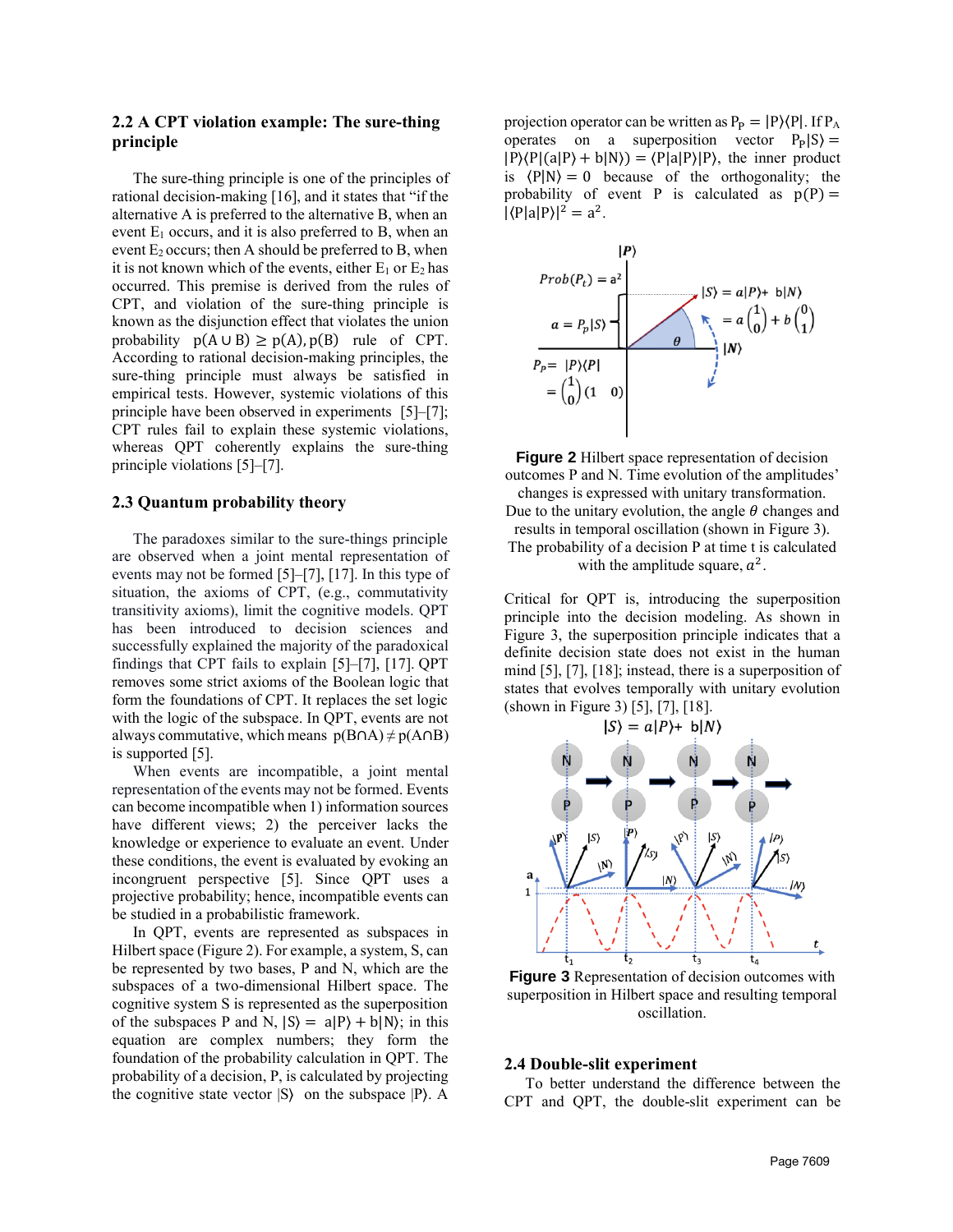examined with both approaches. As shown in [Figure](#page-3-0)  [4,](#page-3-0) an electron is fired towards a metal sheet that has two slits on it. The slits are close to each other such that electrons can pass through the slits and then be detected on the screen [19]. When both slits are open, and no detector is placed on any of the slits, an interference pattern is observed on the detector screen; if a detector is placed on any of the slits and detects an electron or one of the slits is closed, the interference pattern on the screen vanishes.



<span id="page-3-0"></span>**Figure 4.** Double Slit Experiment with an electron gun

Now suppose slit two in [Figure 4](#page-3-0) is closed, and electrons can only pass through slit 1. If the state of the electron is  $|\psi_1\rangle$ , then the probability distribution that the electron is detected on the detector screen at position x is  $P_1(x) = |\langle \psi_1 | x \rangle|^2$  where  $|x\rangle$  represents the state vector of x. If the state of the electron is  $|\psi_2\rangle$ , then the probability distribution becomes  $P_2(x) =$  $|\langle \psi_2 | x \rangle|^2$  [19].

In the case of having both slits are open, electrons can pass through any of them. If the electron goes through the slit 1 or 2, then the probability distribution for the electron on the screen becomes  $P_1(x)$  for the electrons passing through slit 1 and  $P_2(x)$  for the ones passing through slit 2. Suppose half of the electrons pass through slit 1 and the other half through slit 2, the probability distribution of electrons on the screen will be [19]

$$
P(x) = \frac{1}{2}P_1(x) + \frac{1}{2}P_2(x).
$$
 (5)

After passing the metal sheet with slits, the electron is in a mixture of two states,  $|\psi_1\rangle$  and  $|\psi_2\rangle$ , and Equation 5 represents the probability distribution for the electron. When the electron reached the detector screen, the probability distribution for being in the state  $|x\rangle$  is [19]

$$
P_{\text{mix}}(x) = \text{Tr}[|x\rangle\langle x|\rho] = \frac{1}{2}P_1(x) + \frac{1}{2}P_2(x) = P(x)(6)
$$

Where  $\rho$  represents the state of the electron mix

$$
\rho = \frac{1}{2} \left( |\psi_1\rangle \langle \psi_1| + |\psi_2\rangle \langle \psi_2| \right) \tag{7}
$$

If Equation 7 is used to represent the state of the electron mix, the interference pattern on the detector screen cannot be explained because the actual state of the system is in a superposition [19] :

$$
\frac{1}{\sqrt{2}}(|\psi_1\rangle + |\psi_2\rangle) \tag{8}
$$

If Equation 8 is used, it accounts for not having any detection on any of the slits. The total probability of being in the state  $|x\rangle$  becomes [19]:

$$
P_{\text{tot}}(x) = \frac{1}{2}P_1(x) + \frac{1}{2}P_2(x) + \underbrace{\text{Re}[(x|\psi_1\rangle\langle\psi_2|x)]}_{\text{interference term}} \tag{9}
$$

The interference term in Equation 9 can be either negative or positive, and explains why  $P_{tot}(x) \neq P(x)$ . This situation changes if a detector is placed on either of the slits i[n Figure 4](#page-3-0) to measure if an electron passed through the chosen slit; the interference term in Equation 8 vanishes and  $P_{tot}(x) = P(x)$  [19].

# **2.5 Double-slit experiment in a decisionmaking context**

Suppose Alice, a human decision-maker, and iDecide, an AI decision support tool, are on duty for an Intelligence, Surveillance, and Reconnaissance (ISR) mission. The ISR mission is to monitor a group of aliens on a far distant planet on which the U.S. Space Force's (USSF) ground units conduct an operation. According to the intelligence report, there are two categories of aliens on the planet, "Beko" and "Keko". A category "Beko" aliens are more likely to attack the USSF ground units, where "Keko" aliens are more likely to be friendly to the USFF ground units. The mission is to notify the ground units as early as possible of alien presence types so that ground forces can either withdraw "Withdraw" or attack "Attack" based on the type of approaching alien. Making the task more difficult is the aliens' cross-categorical facial features; their images can generate bistable perceptual stimuli; ergo, "Beko" could look like "Keko" vice versa. To complete this mission, Alice and Bob can interact via a platform, which includes a common operating picture (COP). iDecide provides recommendations on "Beko" and "Keko" to aid in making her decision to have the ground forces withdraw or attack. Alice interacts with iDecide using a common operating picture that provides situational awareness and information about Beko and "Keko," however interactions with ground forces are directed by Alice and do not require interaction with iDecide.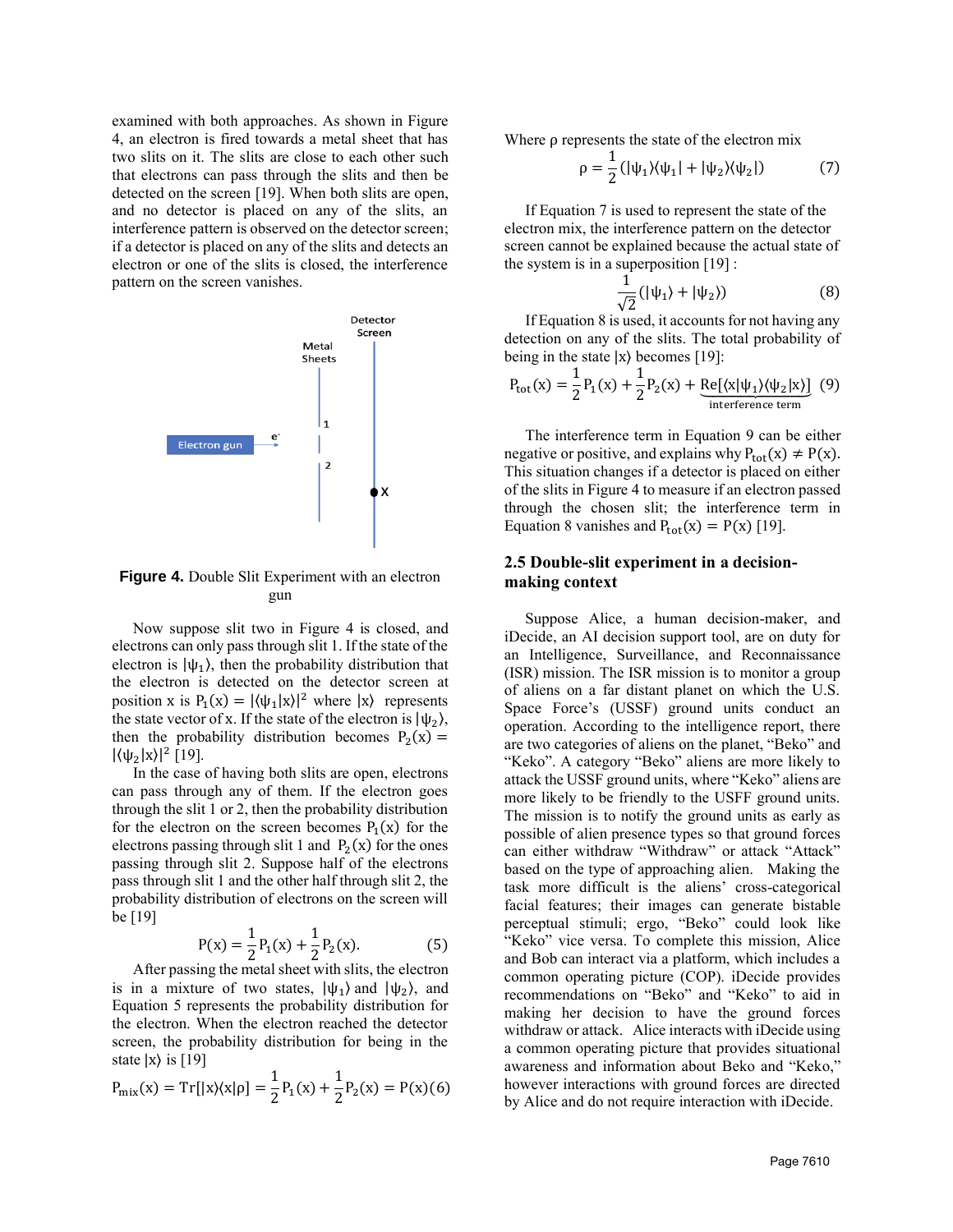Two scenarios are introduced. In Scenario-1, Alice decides, without interacting with iDecide or the COP, to instructs ground forces to withdraw, as shown in [Figure](#page-4-0) 5a. In Scenario-2, Alice, based on the COP and s feedback based on iDecide inputs, identifies a Beko alien presence and instructs the ground forces to Withdraw, as shown in [Figure](#page-4-0) 5b. The difference between these two scenarios is that in Scenario-1, Alice maintains her indecisiveness concerning the category of the approaching alien (as in the case of having both slits are open in the double-slit experiment); in Scenario-2, she makes her choice and resolves the indecisiveness concerning the category choice (as having a detector on one of the slits in the double-slit experiment).

These two decision processes have been tested through numerous studies demonstrating a systemic violation of the total probability for the condition in [Figure](#page-4-0) 5a as it occurs in the double-slit experiment. This violation is due to the mental indecisiveness (ontic uncertainty) [20] that influences the subsequent decision in [Figure](#page-4-0) 5a but does not influence the decision in Figure 5b because the superposition state (as explained in Equations 8 and 9) concerning the category is resolved and hence the mental (ontic) uncertainty is resolved by making a category choice.



### <span id="page-4-0"></span>**Figure 5.** Path diagram representations of two decision scenarios: (a) the condition in which there is no observation, and the choice of outcome is "W"; and (b) the path that is taken is known, and the choice of outcome is "W."

There are always ontic and epistemic aspects of a system in any situation. Ontic states of a system are referents of individual descriptions of a system [21]. Epistemic states of a system describe the others'

knowledge of the system's properties. These two states give rise to different types of uncertainty, ontic and epistemic. Epistemic uncertainty can be resolved by obtaining more information about the system [20]– [22]. However, no extra information can be obtained to reduce ontic uncertainty; it can only be resolved when the system interacts with the environment [20]. The distinction between the two can be articulated by re-visiting the ISR example. In [Figure](#page-4-0) 5a, Alice is in an indefinite mental state, neither "Beko" nor "Keko," concerning the category of alien. Due to her indecisive mental state, Alice experiences a mental (ontic) uncertainty concerning the category of the alien. This mental uncertainty can only be resolved if Alice makes her choice of alien category. Therefore, in the case of [Figure](#page-4-0) 5a, since the ontic uncertainty is not resolved, it influences her subsequent decision. In [Figure](#page-4-0) 5b, since the mental (ontic) uncertainty is resolved concerning the alien's category, the influence that occurs in [Figure](#page-4-0) 5a vanishes. Typically, the effects of an interaction between Alice and Bob are scrutinized at the epistemic level. However, even though a decision, judgment, choice, communication, or selection of one alternative over another can allude to different meanings, each of these acts should be considered as an interaction between a human, machine, and the environment. Each interaction alters the human cognitive system as a constructive process.

# **3. Quantum decision theory and relative information gain**

We used the quantum decision theory (QDT) introduced in [6] in the human-machine interaction model such that some of the aspects of ontic uncertainty can be captured. The mathematical structure of QDT captures the interference term that results from the superposition of composite situations that involves contextual effects, non-commutative subsequent decision making, and interference effects [6].

Suppose there are two decisions to choose,  $D_1$  and D2. According to QDT, the probability measure of choosing  $D_1$  for j<sup>th</sup> as a function of time can be expressed as:

$$
p_j(D_1, t) = f_j(D_1, t) + q_j(D_1, t)
$$
 (10)

Where  $f(D_1)$  is the utility factor representing the classical probability contribution and  $q(D_1)$  is the interference term. The interference term is constrained by the quarter-law and therefore, the non-informative priors for the average interference term are  $q(D_{1,2}) =$ 1  $\frac{1}{4}$ ,  $-\frac{1}{4}$  $\frac{1}{4}$  [6], [13], [14], [23], [24]. The sign of the interference term depends on the decision being attractive or repulsive in the situation [13].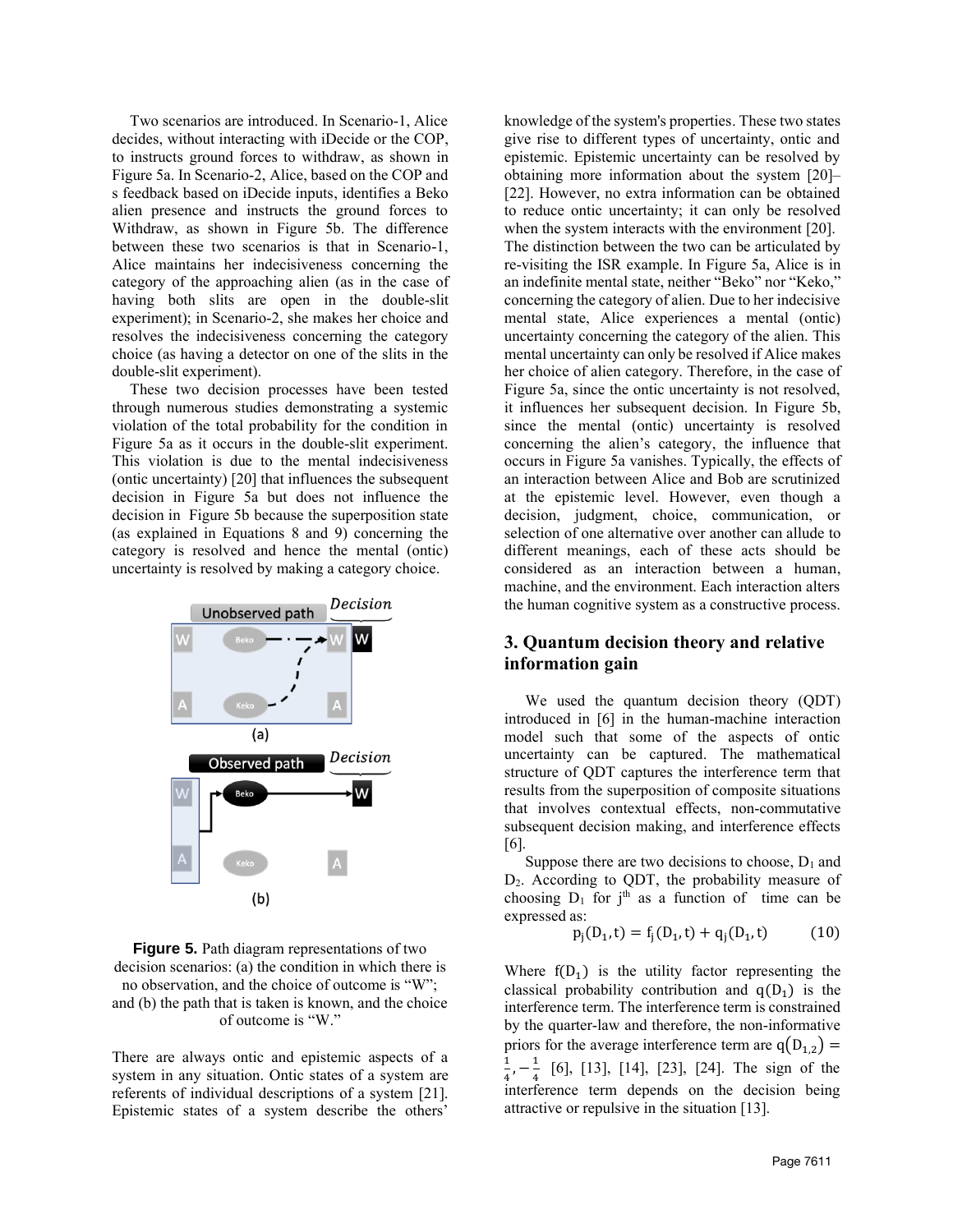In the rest of the paper, the utility factor,  $f_j$ , will be treated time-independent [14] and the quantum interference term depends on the information received by the agent j,  $M_i(t)$ :

$$
q(D_n, t) = q_0(D_n) \exp(-\sum_{t=1}^{t'} \varphi(t', t)\mu_j(t)) \quad (11)
$$

In Equation 11,  $\mu_j$  represents the information gained by a decision-making agent. In the case of two agents exchanging information, the information gain of the  $j<sup>th</sup>$ agent can be expressed as [13], [14]:

$$
\mu_{ij}(t) = \sum_{n=1}^{N} p_i(D_n, t) \ln \frac{p_i(D_n, t)}{p_j(D_n, t)}
$$
(12)

In the case of having two alternative decisions, the information gain function shown in Equation 12 becomes

$$
\mu_{ij}(t) = p_i(D_1, t) \ln \frac{p_i(D_1, t)}{p_j(D_1, t)} + p_i(D_2, t) \ln \frac{p_i(D_2, t)}{p_j(D_2, t)} (13)
$$

Then, by using  $p_i(D_1, t) + p_i(D_2, t) = 1$ , one can rewrite Equation 13 as:

$$
\mu_{ij}(t) = p_i(t) \ln \frac{p_i(t)}{p_j(t)} + [1 - p_i(t)] \ln \frac{1 - p_i(t)}{1 - p_j(t)} \tag{14}
$$

# **3.1 Online medical information search: A case for human-machine interaction**

A story from The Cyber Effect [15] demonstrates the current state of human-machine interaction study. The story introduces Lisa, who went hiking with her friend during tick season as she and her friend were hiking and talked on various topics to include ticks and Lyme disease. Upon returning home from her hike, she became worried about ticks. After a personal examination, she finds a tick; she removes it with the information she obtained online. After removing the tick, she began searching the internet about Lyme disease and its symptoms based on her previous discussion with her friend during their hike. While trying to remain calm, she clicked from one search result to another, and after visiting various web pages, her anxiety increased. Stressed out and unable to sleep, she decided to continue her reading more about Lyme disease. Click after click as she tumbled into the medical webpages, and while she was reading about the consequences of Lyme disease, her anxiety was high. Lisa lost track of time, and her imagination ran wild, often missing relevant information during her searches that might have been comforting. Based on her frenetic searches, Lisa started to think that she had Lyme disease and ended up visiting a doctor in the morning. The doctor confirmed Lisa did not have Lyme disease but incurred costs for the unnecessary visit and contracted a virus from another patient who was visiting the same doctor's office [15].

Lisa's story's similarities with Alice and iDecide decision scenarios are as follows. To decide Lyme positive, there are symptoms (e.g., having red eyes) that need to be categorized. While searching online medical information about Lyme disease, Lisa could not make any decision for the intermediate symptoms; for example, during her internet searches, Lisa observed her eyes had become red, the red-eye symptom could be due to extended screen time she had while searching in the dark. However, in spite of this context, it was instead interpreted as a result of the tick bite. As a result, the mental indecisiveness concerning the symptom categories influences her Lyme positive belief.

However, after visiting a doctor, Lisa would learn the definite category choices for intermediate symptoms from a professional with the supported test result, and as a result, she would resolve her indecisiveness concerning the symptoms and would have a Lyme negative belief that couldn't be influenced by any mental indecisiveness concerning the intermediate symptoms.

### **3.2 Relative information gain between agents**

.

Before the internet era, Lisa would have gone to a doctor if she did not feel well. During the visit, the doctor would ask questions concerning her health; Doctors have the training to make diagnoses and ask questions in a non-directive way [15]./ In contrast, a medical webpage is designed to provide information to the consumers but not make diagnoses.. As it occurred in Lisa's situation, due to the increased anxiety, the terms that are entered into the search engine would become more Lyme-related; thus, the engine would continue to recommend more web pages that contain Lyme disease information.

To model Lisa's situation as an interaction, first, we assume that humans interact with two types of machines. This includes the search engines she used and the web pages that are recommended and clicked by her. Due to the nature of interaction and rising anxiety, in our model, the information provided by the visited webpage at time t has a higher weight in Lisa's memory than the earlier ones. Hence, the total received information by Lisa in the exponential power term in Equation 11 becomes: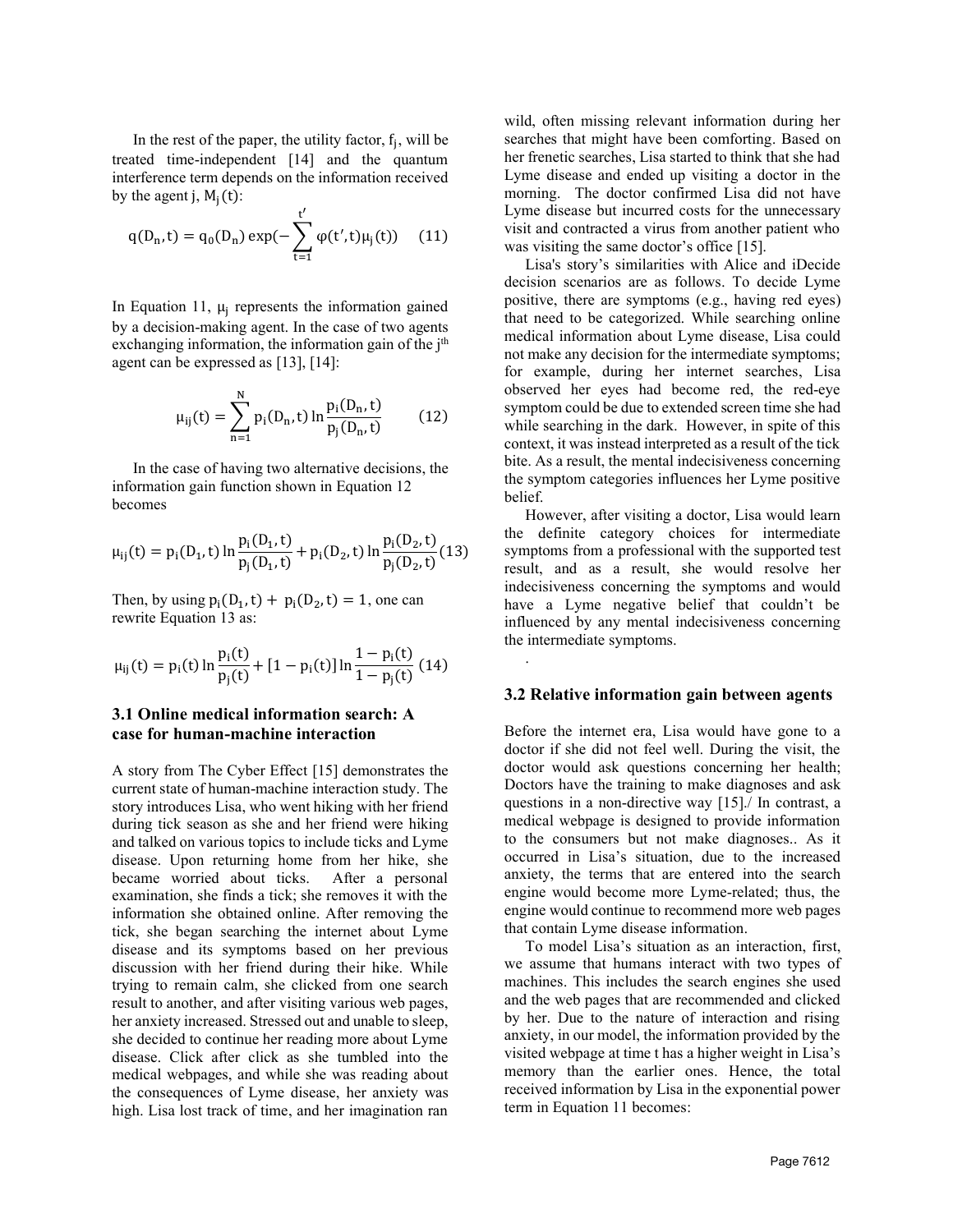$$
M_{\text{Lisa}}(t) = \sum_{t=1}^{t'} \mu_{\text{Lisa}}(t) \cdot t \tag{15}
$$

In the case of having two human agents exchanging information, Equation 10, probability of choosing decision  $D_1$ , becomes

$$
p_j(t + \tau) = f_j + q_j(t)
$$
 (16)

Where the  $\tau$  in Equation 17 is taken as 2.5 seconds in the model.

In the case of replacing one of the humans with an inanimate agent, the model's assumptions are as follows. Lisa's utility factor,  $f_j$ , is time-independent, and the interference factor,  $q_j$ , is time-dependent; therefore, the probability equation is still timedependent. Since search engines are optimized to find the most relevant web pages that can provide more information relevant to the terms that are searched, we suppose that there is no memory contribution for the inanimate agent and the interference term is zero,  $q_i$  = 0, and the utility factor is time-independent.

To express the content of a medical webpage in terms of probability measures, the model's assumptions are as follows. First, we assume that if a textual/semantic analysis of a medical webpage is conducted, a probability value can be assigned to the Lyme positive or negative; for example, probability of Lyme positive 0.7 means that the content of this webpage conveys information such that after reading the web content, the reader would think that he/she was 70% Lyme positive. Two types of probability calculation are used to model the inanimate agents' role in information exchange. The first probability value is time-invariant, which means that based on search entries, all the recommended medical pages' content has a Lyme positive probability value of 0.7. The second probability calculation, shown in Table 1, has a small random variation; as more search terms are entered, the search engine pulls information from various resources, and the probabilistic variation of the meaning of the text is  $\pm 0.01$ .

The initial value of the interference term is  $q_i =$ 0.20 for two reasons. First, a positive value is chosen because Lisa thought that she had Lyme disease and began searching for information about Lyme disease by using a search engine; therefore, the positive value indicates that she was attracted to any Lyme disease information. Second, due to the quarter limit [6], [13], [14], [23], [24], to avoid a very strong attraction,  $q = 0.20$  is chosen.

**Table 1.** Initial Values for the two human-machine cases.

| Term                 | Case 1 |      |      | Case 2 Random $\Delta = 0.01$ |              |                |
|----------------------|--------|------|------|-------------------------------|--------------|----------------|
| $p_{machine}$        | 0.70   | 0.7  | 0.7  | $0.7+\Delta$                  | $0.7+\Delta$ | $0.7 + \Delta$ |
| $p_{\text{human}}$   | 0.85   | 0.86 | 0.89 | 0.85                          | 0.86         | 0.89           |
| $r_{machine}$        | 0.70   | 0.70 | 0.70 | 0.70                          | 0.70         | 0.70           |
| I <sub>human</sub>   | 0.65   | 0.66 | 0.69 | 0.65                          | 0.66         | 0.69           |
| $q_{\text{machine}}$ | 0.00   | 0.00 | 0.00 | 0.00                          | 0.00         | 0.00           |
| q <sub>human</sub>   | 0.20   | 0.20 | 0.20 | 0.20                          | 0.20         | 0.20           |

# **3.3 Case 1: Time-independent machine probability**

To calculate Lisa's relative information gain, Equation 14 is used, and the webpage's relative information gain is zero. Lisa's initial probability of Lyme positive belief is 0.85, and the probabilistic value for the content of the webpage is 0.70. With these initial values, Lisa's belief does not demonstrate any temporal oscillation at the beginning and decreases; however, when the difference between two probability values becomes less than 0.10, a temporal oscillation begins in Lisa's belief, as shown in Figure 6. After an extended interaction, Lisa's belief oscillation stabilizes.



**Figure 6.** Temporal oscillation of probability of Lyme positive belief for Lisa; the initial probability is 0.65.

When Lisa's initial probability Lyme positive belief becomes 0.86, the temporal oscillation of Lisa's Lyme positive belief probability begins around the same time as in the case of 0.85; however, as shown in Figure 7 temporal oscillation continues, which means that metal (ontic) uncertainty continues. This means that Lisa's inability to diagnose her symptoms inflated Lisa's anxiety, indecisiveness concerning the symptoms and increased her desire to seek more information.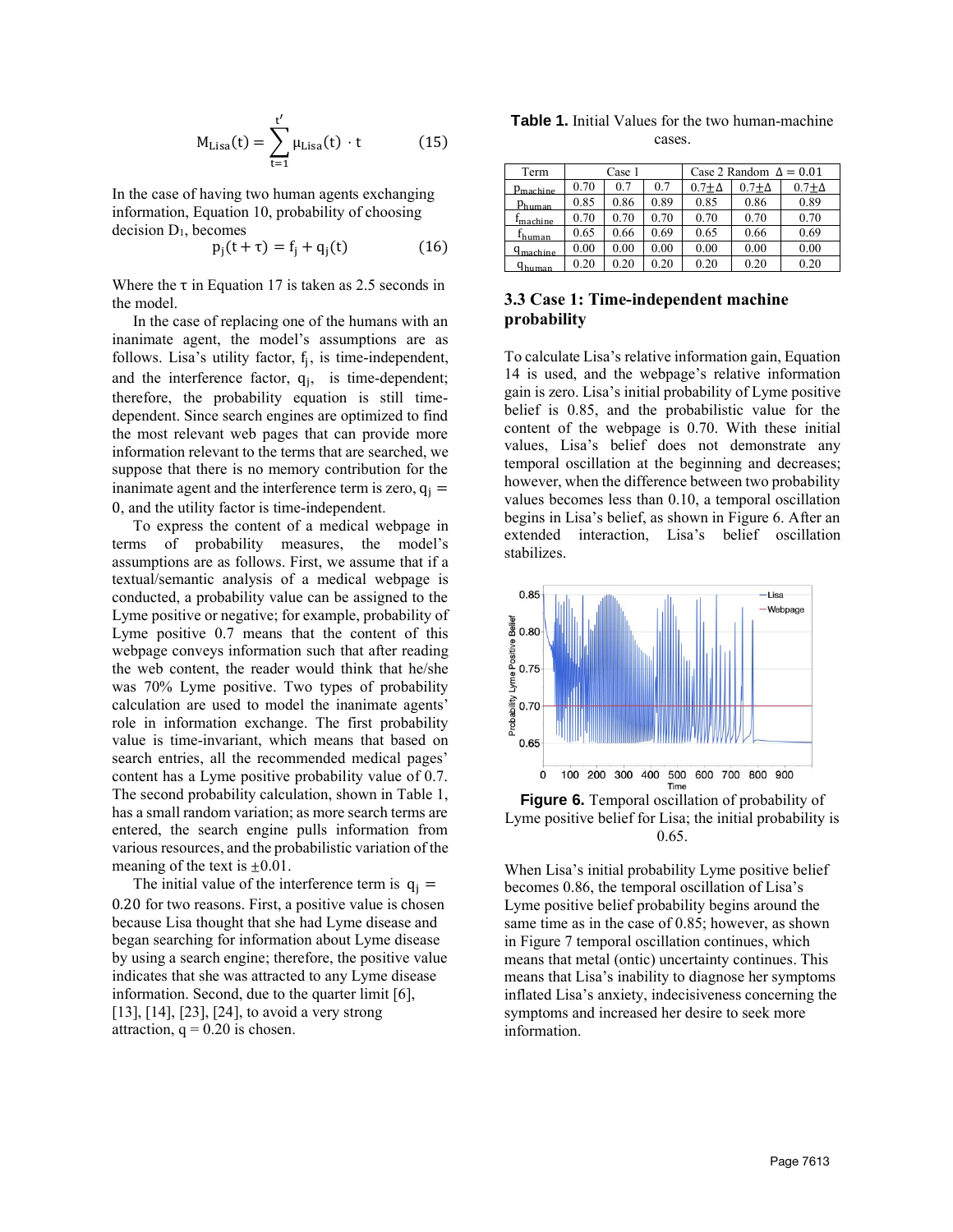

<span id="page-7-0"></span>**Figure 7.** Temporal oscillation of probability of Lyme positive belief for Lisa; the initial probability is 0.66.

If the initial probabilistic difference increases to 0.19 by increasing Lisa's initial utility factor value to 0.69, as shown in Figure 8 the temporal oscillation of Lisa's Lyme positive belief probability begins earlier than the other two cases; the temporal oscillation continues such that Lisa will experience higher anxiety while interacting with the online content.



**Figure 8.** Temporal oscillation of Lisa's probability Lyme positive belief when the initial probability is 0.69.

## **3.4 Case 2: Webpage information content with random noise**

In case two, random noise was added to the probabilistic value of the content of the webpage that appears in the search results; in doing so, the goal is to see the effects of minute content variations in the visited webpages on Lisa's belief probability. These minute probabilistic variations are included with a random noise  $∆= 0.01$ . As shown in Figure 9, temporal oscillations begin earlier than the case in which the visited web page's probabilistic representation does not vary. In the case of increasing Lisa's utility factor to 0.66, temporal oscillation, as shown in Figure 10, begins quickly and oscillates with higher amplitude than the case shown in [Figure 7;](#page-7-0) very small variations in the probabilistic value of the webpage inflates Lisa's uncertainty.



**Figure 9.** Temporal oscillation of probability of Lyme positive belief for Lisa; the initial probability is 0.69.

In the case of increasing Lisa's utility factor to 0.69, the uncertainty increases, shown in Figure 11.



**Figure 10.** Temporal oscillation of probability of Lyme positive belief for Lisa.

To compare these human-machine/computer interaction scenarios with human-human interaction ones, each scenario is further studied by using Equation 14, for both agents are assumed to be humans. Suppose Lisa goes to a doctor after finding a tick on her leg without any online Lyme disease inquiry. To model these scenarios, the initial conditions are examined for two different interference factors. In the first case, both agents have positive interference factors; in the second case, Lisa has a positive interference term, and the doctor has a negative interference term.

The positive interference term represents that number of patients that are diagnosed with Lyme positive is high; therefore, the doctor thinks that this case can be a Lyme positive case.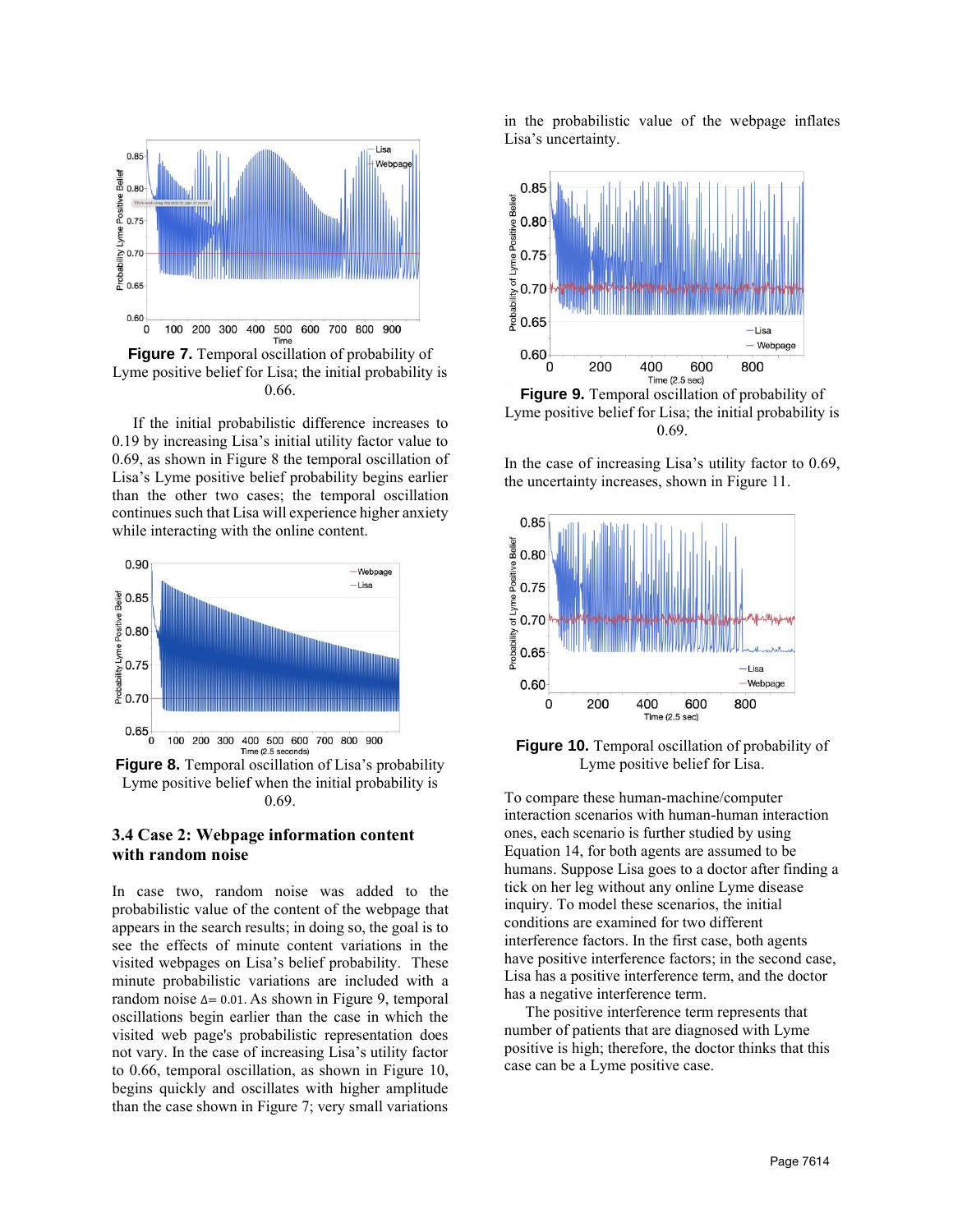

Lyme positive belief for Lisa.

The negative interference term represents that although it is tick season, Lyme positive cases are rare in the area. It is also assumed that since Lisa thinks she might have Lyme disease because she found a tick on her leg and her initial utility factor varies between 0.65 and 0.69; since the doctor is natural before meeting with the patient, the doctor's utility factor is 0.5 in all of the cases. As shown in Figure 12, Lisa does not experience any temporal oscillation while interacting with a doctor in all three initial condition values.



**Figure 12.** Temporal oscillation of probability of Lyme positive belief both doctor and patient. The asymptotic behavior represents the mental stability of the agents.

In the case of having initial disagreement due to the negative interference term of the doctor, both agents experience minute temporal oscillations (shown in Figure 13), then both agents' probabilistic understanding stabilizes to the initial utility values.

A comparison of the oscillation range for different machine probability cases are further studied for changing probability differences between agents. As shown in [Figure 14,](#page-8-0) as the probabilistic difference between human and machines increases, the temporal oscillation amplitude of the human probabilities increases and scales at 0.2.







<span id="page-8-0"></span>

The reason for observing a scaling at 0.2 is due to the predetermined interference term value of 0.2. The interesting observation is that as the noise in the machine's probabilistic representation of information increases, the scaling is observed independently from the probabilistic difference. One interpretation of this observation is that as the search engine increases the amount of available information to the human decision-maker, he/she can start experiencing higher (ontic) mental uncertainty. In return, a human can desire to seek more information and find him/herself in an information echo chamber, which can inflate anxiety.

### **4. Summary and Conclusion**

This paper is intended to show how decision-related uncertainty cannot be fully explained with classical probability theory. It introduces the authors' position on the limitation of classical probability approaches